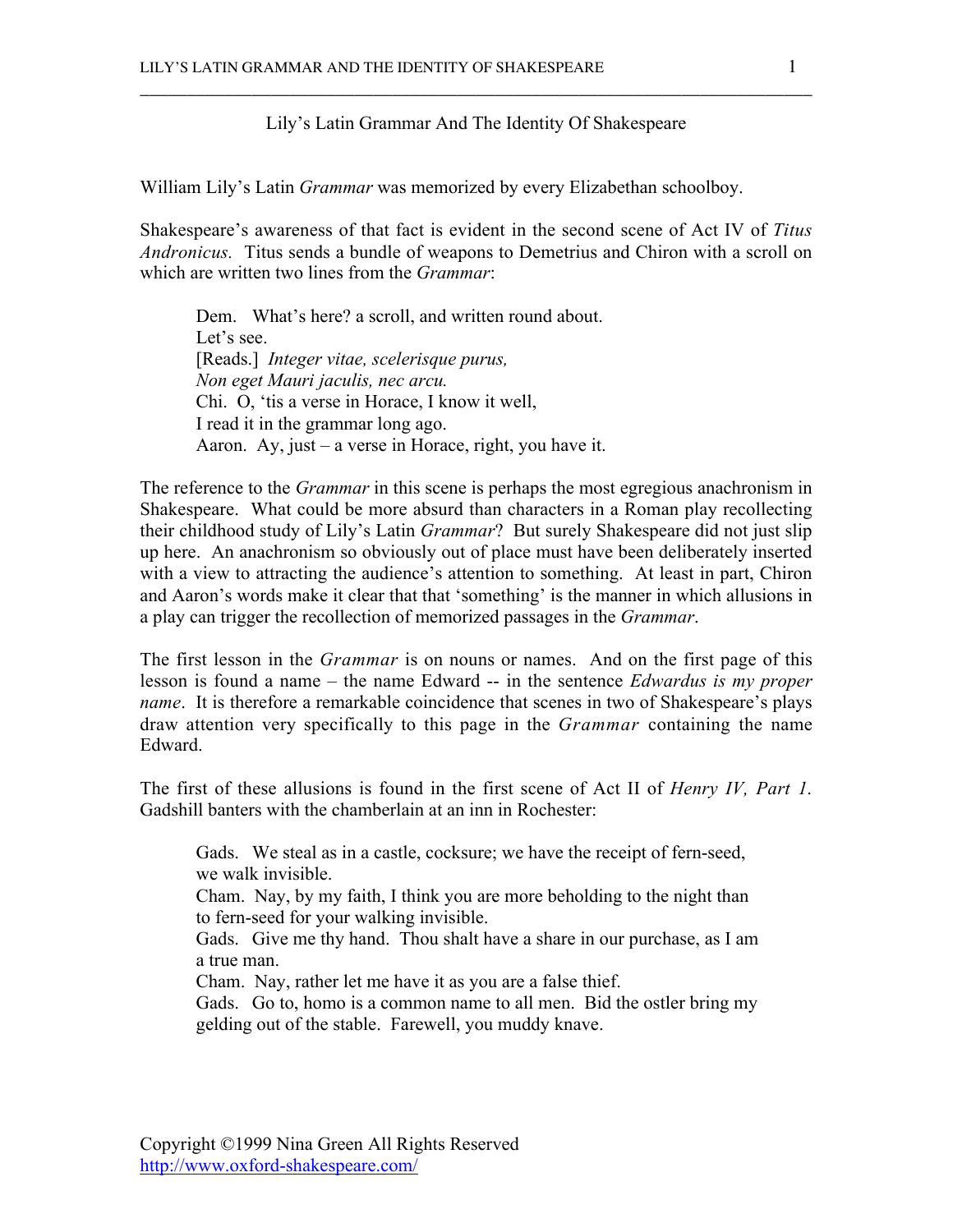The words *Homo is a common name to all men* would have been instantly recognizable to any educated Elizabethan as the line in the *Grammar* which distinguishes between proper and common nouns:

\_\_\_\_\_\_\_\_\_\_\_\_\_\_\_\_\_\_\_\_\_\_\_\_\_\_\_\_\_\_\_\_\_\_\_\_\_\_\_\_\_\_\_\_\_\_\_\_\_\_\_\_\_\_\_\_\_\_\_\_\_\_\_\_\_\_\_\_\_\_\_\_

A noun substantive either is proper to the thing that it betokeneth, as *Edwardus is my proper name*, or else is common to more, as *Homo is a common name to all men*.

Gadshill's words *Homo is a common name to all men* would thus have immediately reminded any educated member of an Elizabethan audience of the other part of that same sentence in the *Grammar* -- *Edwardus is my proper name*. Gadshill's cryptic reference to walking invisible also assumes significance; as the true author of the Shakespeare plays, Oxford does 'walk invisible'. Similarly, the references to 'stealing' and to 'a true man' are significant in relation to Oxford's surname, Vere, and his motto *Vero Nihil Verius* (*Nothing truer than Vere*). There is certainly a hint in these lines that the authorship of the plays has been stolen from a 'true man', named Edward, who 'walks invisible'.

Were there only a single instance in which attention is directed to this line in Lily's Latin *Grammar*, it could be argued that the reference in *Henry IV, Part 1* is a mere coincidence. But the allusion to the words *Edwardus is my proper name* in the Gadshill scene in *Henry IV, Part 1* does not stand alone. In the first scene of Act IV of *The Merry Wives Of Windsor*, the audience's attention is again directed at great length to the page on which the words *Edwardus is my proper name* are found.

Anders has explicated in detail the relationship between this scene in *Merry Wives* and the first page of the lesson on nouns in the *Grammar*. He writes:

Shakespeare's acquaintance with Lily's *Grammar*, commonly known as the *Accidence*, is satisfactorily proved by the catechetical scene in *The Merry Wives Of Windsor*. Sir Hugh Evans asks the boy, William, 'some questions in his accidence'. The answer to Evans' query, 'How many numbers is in nouns?' will be found on the first page of the grammar proper:

*In nouns be two numbers, the singular and the plural. The singular number speaketh of one, as lapis, a stone. The plural number speaketh of more than one, as lapides, stones.*

Compare *Merry Wives*, ll. 32:

| What is <i>lapis</i> , William?                              |
|--------------------------------------------------------------|
| A stone.                                                     |
| And what is 'a stone', William?                              |
| A pebble.                                                    |
| No, it is <i>lapis</i> . I pray you, remember in your prain. |
|                                                              |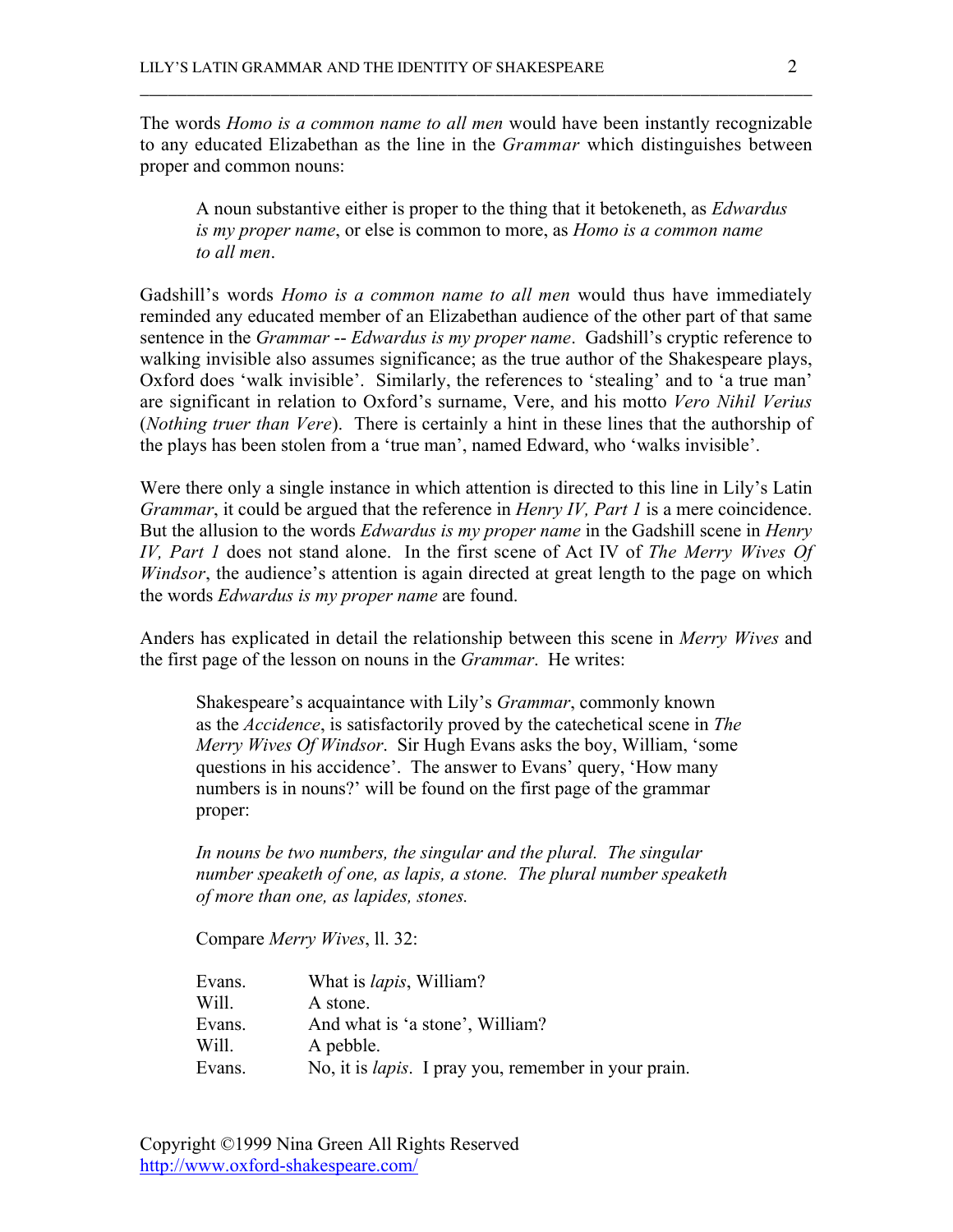## Again, ll. 26-30:

Evans. What is 'fair', William? Will. *Pulcher*. Mrs. Quickly. Polecats! There are fairer things than polecats, sure --.

\_\_\_\_\_\_\_\_\_\_\_\_\_\_\_\_\_\_\_\_\_\_\_\_\_\_\_\_\_\_\_\_\_\_\_\_\_\_\_\_\_\_\_\_\_\_\_\_\_\_\_\_\_\_\_\_\_\_\_\_\_\_\_\_\_\_\_\_\_\_\_\_

refer to the same page, where *bonus*, good; *pulcher*, fair, are given as instances of adjectives.

On p. 2 of Lily's *Grammar* we read:

Articles are borrowed of the pronoun, and be thus declined:

| Singulariter |                 |
|--------------|-----------------|
| Nominativo   | hic, haec, hoc  |
| Genitivo     | huius           |
| Dativo       | huic            |
| Accusativo   | hunc, hanc, hoc |
| Vocativo     | caret           |
| Ablativo     | hoc, hac, hoc   |
|              |                 |

*Pluraliter*

| Nominativo | hi, hae, haec       |
|------------|---------------------|
| Genitivo   | horum, harum, horum |
| Dativo     | his                 |
| Accusativo | hos, has, hoec      |
| Vocativo   | caret               |
| Ablativo   | his                 |

Compare with this *The Merry Wives*, ll. 39ff.:

| Evans.     | What is he, William, that does lend articles?                   |
|------------|-----------------------------------------------------------------|
| Will.      | Articles are borrowed of the pronoun, and be thus declined,     |
|            | singulariter, nominativo, hic, haec, hoc.                       |
| Evans.     | Nominativo, hig hag, hog; pray you, mark; genitivo, hujus.      |
|            | Well, what is your accusative case?                             |
| Will.      | Accusativo, hinc.                                               |
| Evans.     | I pray you, have your remembrance, child. Accusativo, hung,     |
|            | hang, hog.                                                      |
| Quickly.   | 'Hang-hog' is Latin for bacon, I warrant you.                   |
| Evans.     | Leave your prabbles, 'oman. What is the focative case, William? |
| Will.      | $O1$ -- vocativo, $O2$                                          |
| Evans.     | Remember, William: focative is <i>caret</i> .                   |
| Quickly.   | And that's a good root.                                         |
| Evans.     | 'Oman, forbear.                                                 |
| Mrs. Page. | Peace!                                                          |

Copyright ©1999 Nina Green All Rights Reserved http://www.oxford-shakespeare.com/